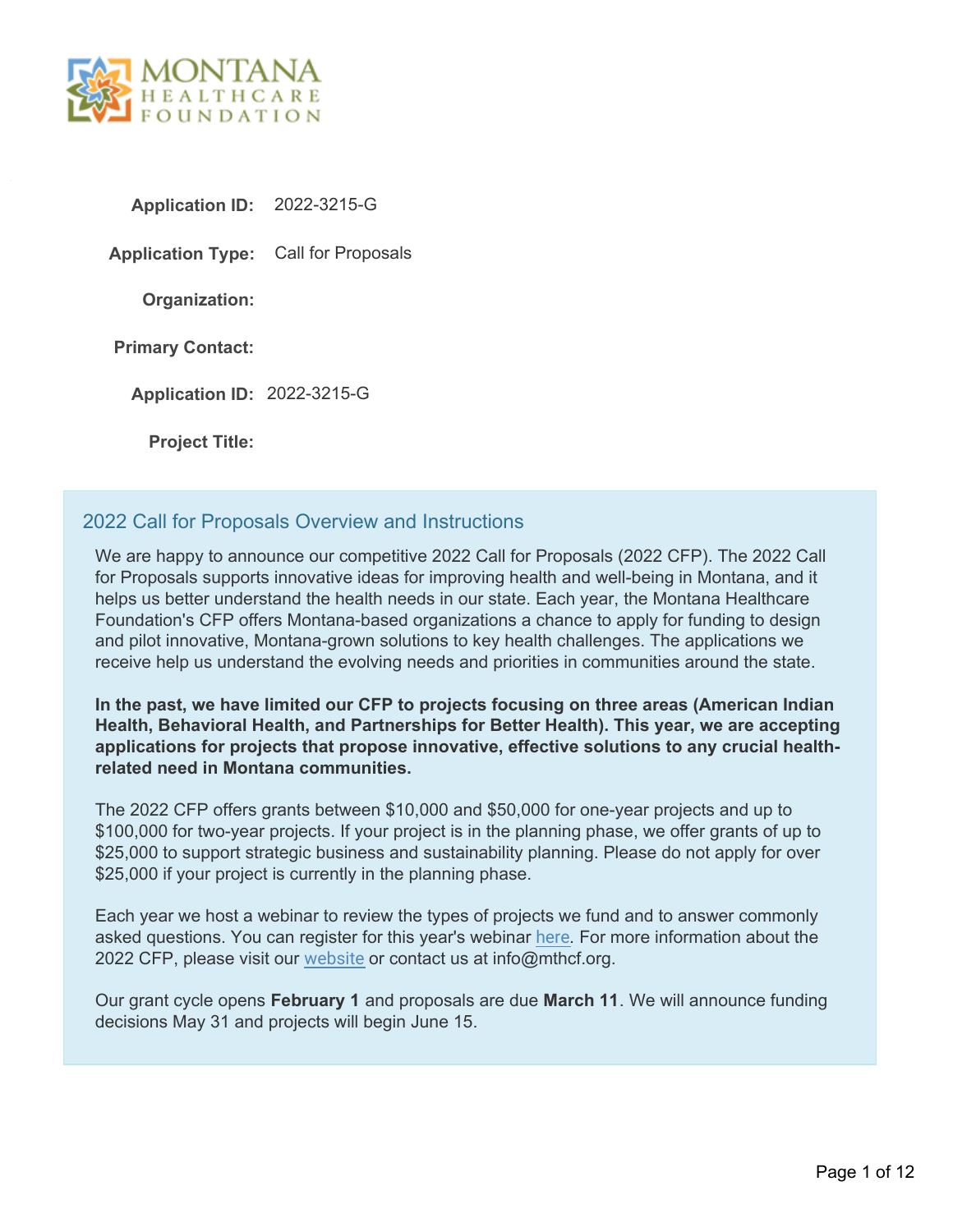

# Organization Information

#### **Eligibility Criteria**

MHCF will only fund Montana-based organizations. Montana-based organizations that are eligible to apply for funding include:

- Tax-exempt organizations described in Section 501(c)(3) of the Internal Revenue Code (excluding those classified as private foundations or any type III non-functionally integrated supporting organization under section 509(a) of the Code)
- Tax-exempt educational institutions
- State, tribal, or local government agencies

Please Select

**I have read MHCF's** [Selection Criteria](https://mthcf.org/selection-criteria/)**.**

**I have read and agree to comply with** [MHCF's Guidelines on Supplanting](https://mthcf.org/wp-content/uploads/2018/01/Guidelines-on-Supplanting.pdf)**.**

#### **Organization Description and Mission**

Please briefly describe your organization and mission.

#### **Organization EIN or TIN Number**

Please enter your organization's EIN or TIN Number.

#### **Organizational Budget**

Please enter the dollar amount of your organization's total operational or department budget.

**Executive Director, Chief Executive Officer, or Tribal Chairperson**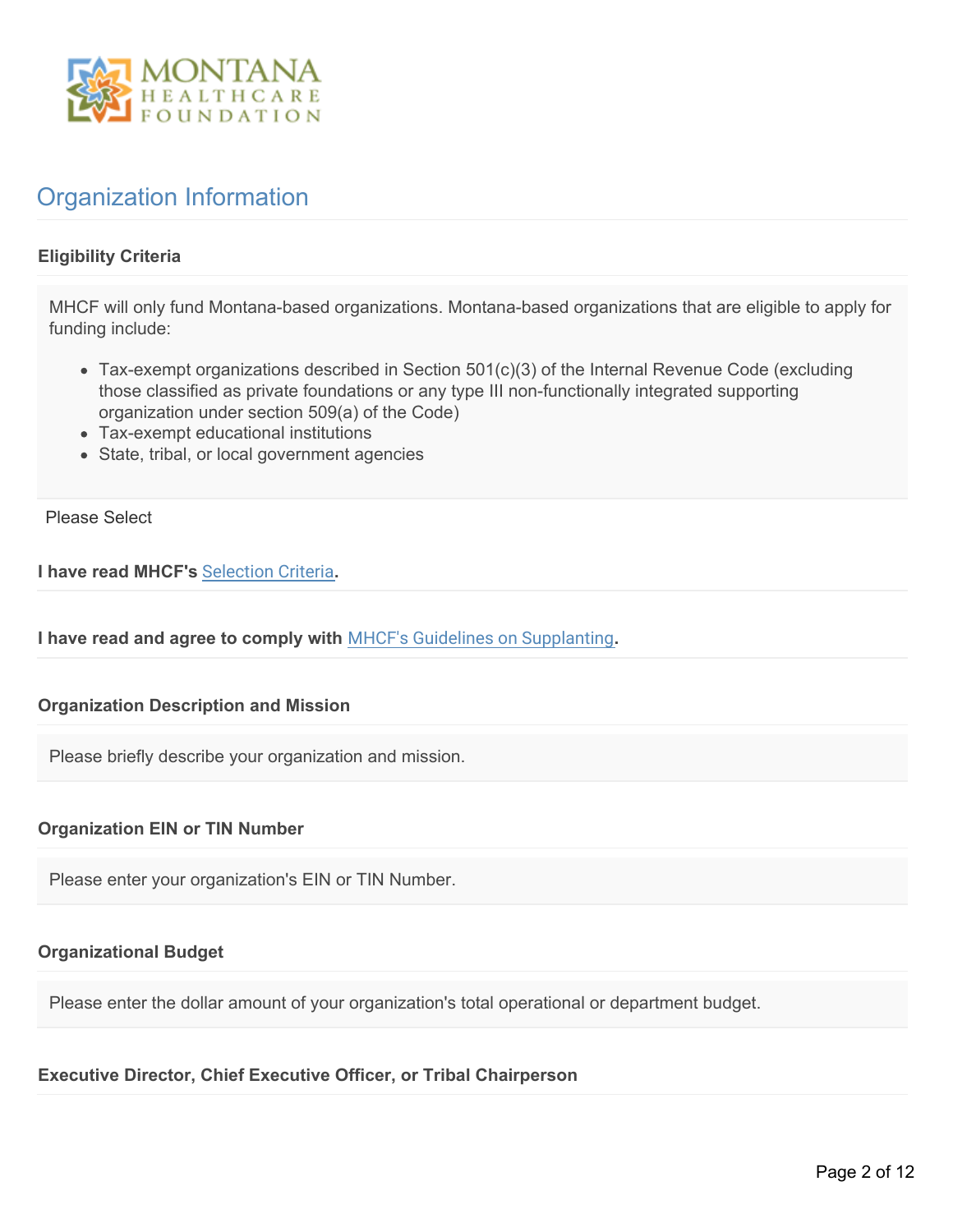

#### **Executive Director, Chief Executive Officer, or Tribal Chairperson Email**

#### **Primary Project Manager**

**Project Manager Email**

**Primary Fiscal Contact**

#### **Fiscal Contact Email**

#### **Staffing**

List the most important personnel for this project including leadership, clinical, and identify the overall project manager. For each position, list the name of the staff member and provide one to two sentences describing their qualifications for this project. If you are hiring new staff, please describe the responsibilities of the position and list "to be hired."

**I confirm that my leadership team and all staff listed have read this proposal and are willing to perform project tasks.**

#### **Board List**

If applicable, please upload a list of the names and affiliations of your organization's governing body (health board, board of directors, or Tribal council).

#### **Permission to Share Information**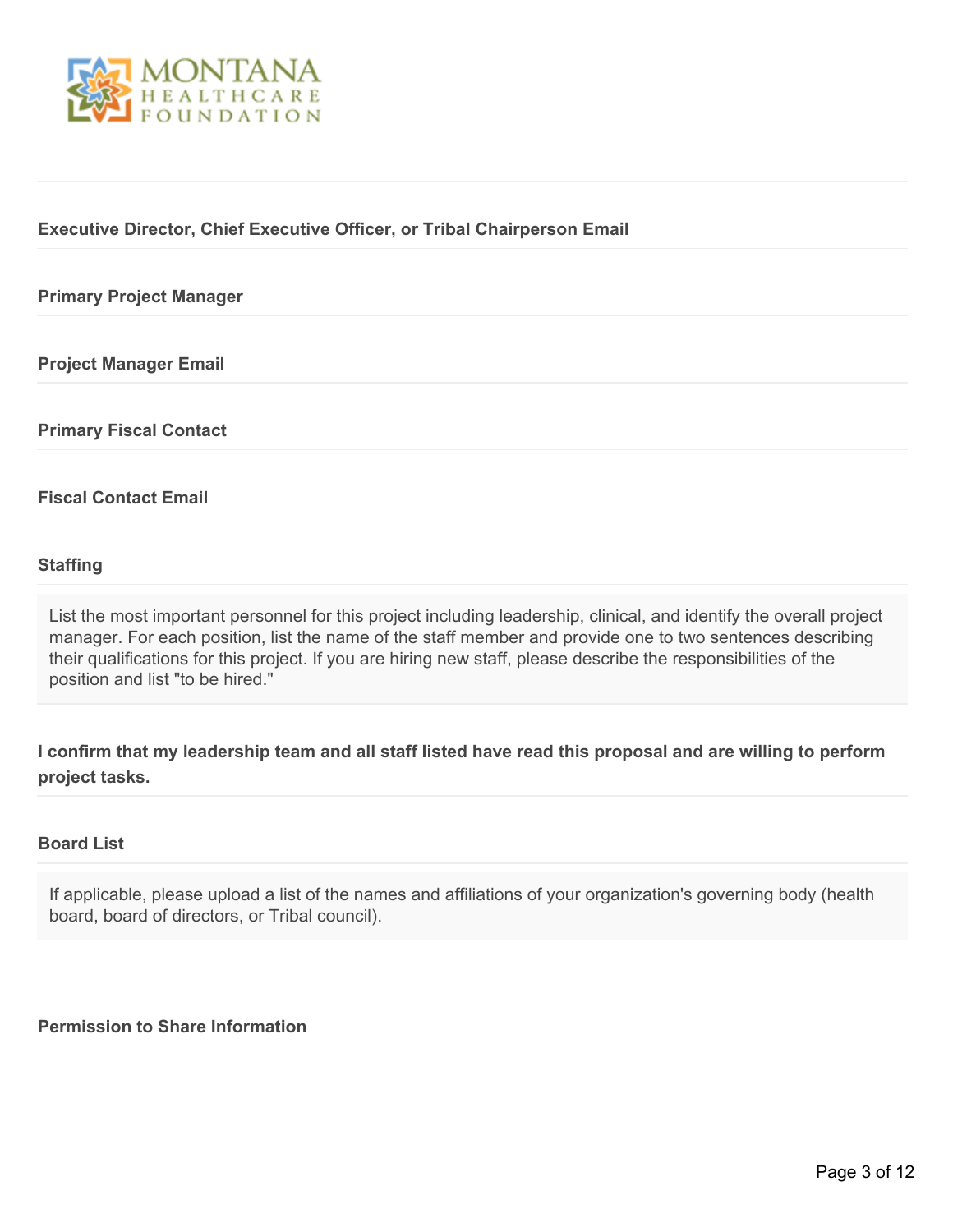

We believe in strong partnerships. If there are other funders who may be interested in supporting your project or other grantees working on similar projects who might benefit from collaboration, we may share your organization and project topic. We will not share your detailed proposal without your permission.

Please note that some of our grants require grantees to partner with a technical assistance provider. If technical assistance is required for your project, we will share your application with the provider so they can help you to achieve your project goals.

By submitting your application, you are agreeing to share this information. Please contact us if you have any questions or concerns.

### Project Information

#### **Title**

Please provide a short, descriptive title for your project.

#### **Planning or Implementation Grant**

If your project is in the planning phase, we offer one-year planning grants of up to \$25,000 to support strategic and business or sustainability planning. Please do not apply for a grant over \$25,000 if your project is currently in the planning phase. If your project already has a strong business and sustainability plan, you may apply for up to \$100,000 for implementation. Please select your project type below.

#### **Project Summary**

Your project summary is an overview of your project. We may edit and share your project summary on our website if your proposal is funded. Examples of project summaries can be found in our [Grantee Library](https://mthcf.org/grantee-library/). Proje ct summaries should include four or five sentences that incorporate the following:

- 1. What is your goal for this project?
- 2. How will you accomplish your project goal?
- 3. Who are your partners for this project? Please only include partners who have confirmed their commitment.
- 4. How will grant funds be used to support the project?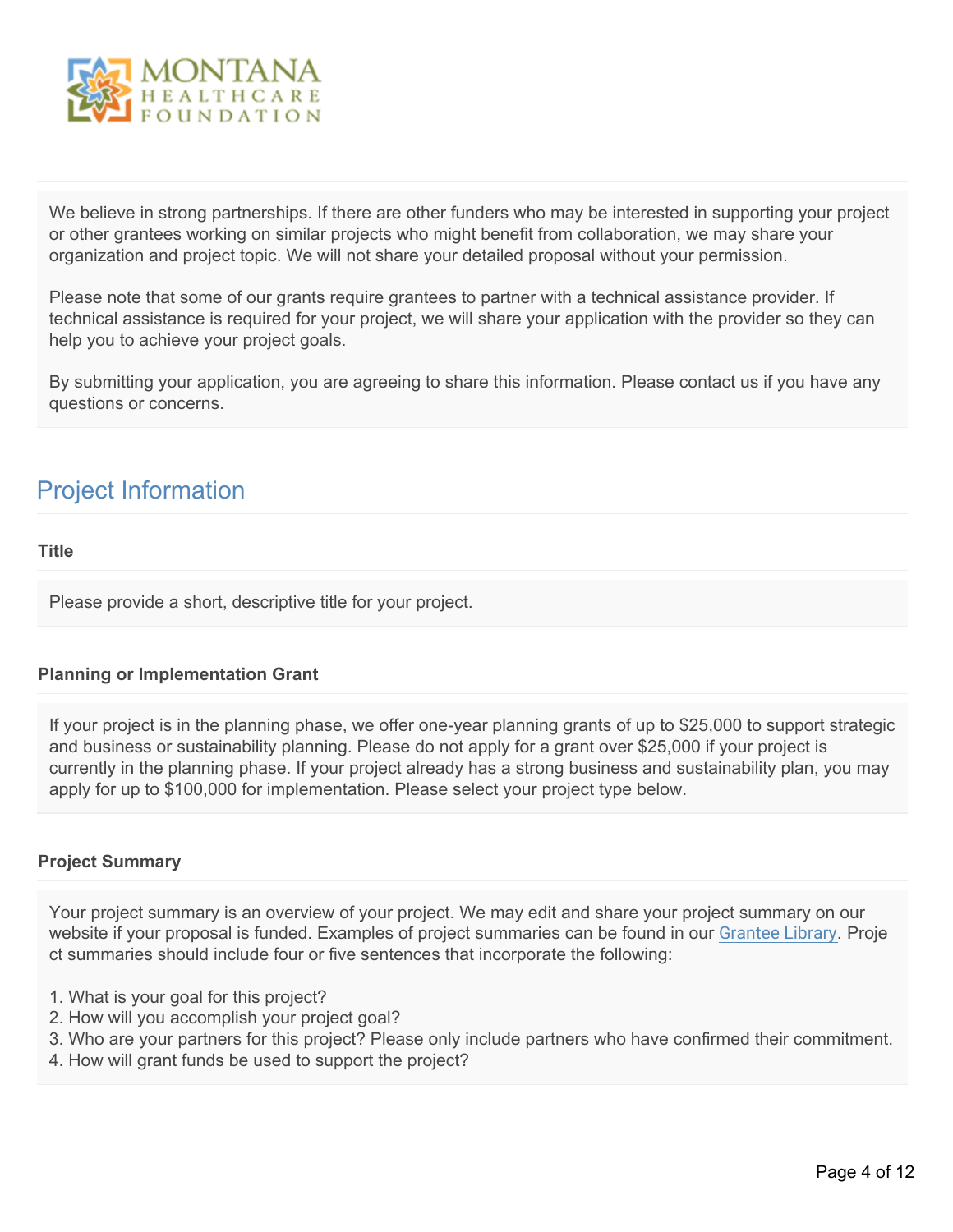

#### **Project Description**

Your project description outlines how your project will be implemented. Project descriptions should include four or five paragraphs that incorporate the following:

1. An overall description of the project: what will you build or accomplish?

2. The steps you will take to implement the project and your estimated timeline for completion.

3. The of roles key staff and partner organizations (you will be asked to provide more detail on staff and partnerships below).

4. A summary of how this project relates to other work that is currently in progress or planned by your organization. Will this grant contribute to related work that has additional sources of funding? If so, what key accomplishments will be achieved with our funds that would not be possible otherwise?

#### **Health Problem**

We fund projects that address important health issues, as defined by the prevalence in the population, severity of the outcomes, and costs to families and communities. In a couple of paragraphs, please describe the health issue your project seeks to address. Please include the following elements into your response:

- 1. What is the population or geographic area your project will serve?
- 2. What are the risk factors or challenges that contribute to the health issue(s)?
- 3. What is the prevalence and severity of the health issue(s) in the population your project will serve?
- 4. What is the cost of the health issue to the individuals, families, and communities your project will serve?
- 5. Will your project fill a need not met by other resources?

#### **Partners**

We fund projects that create or advance new partnerships resulting in more effective use of resources and collaboration between organizations. Please refer to our [Selection Criteria](https://mthcf.org/what-we-do-and-do-not-fund/) on creating partnerships. Please list any partners who are essential to successfully implementing your project. How have you gained their support? What will each partner contribute to the project?

#### **Challenges**

Please briefly describe any challenges, barriers, and risks that might make it hard for you to accomplish your project goal. How will you overcome these challenges?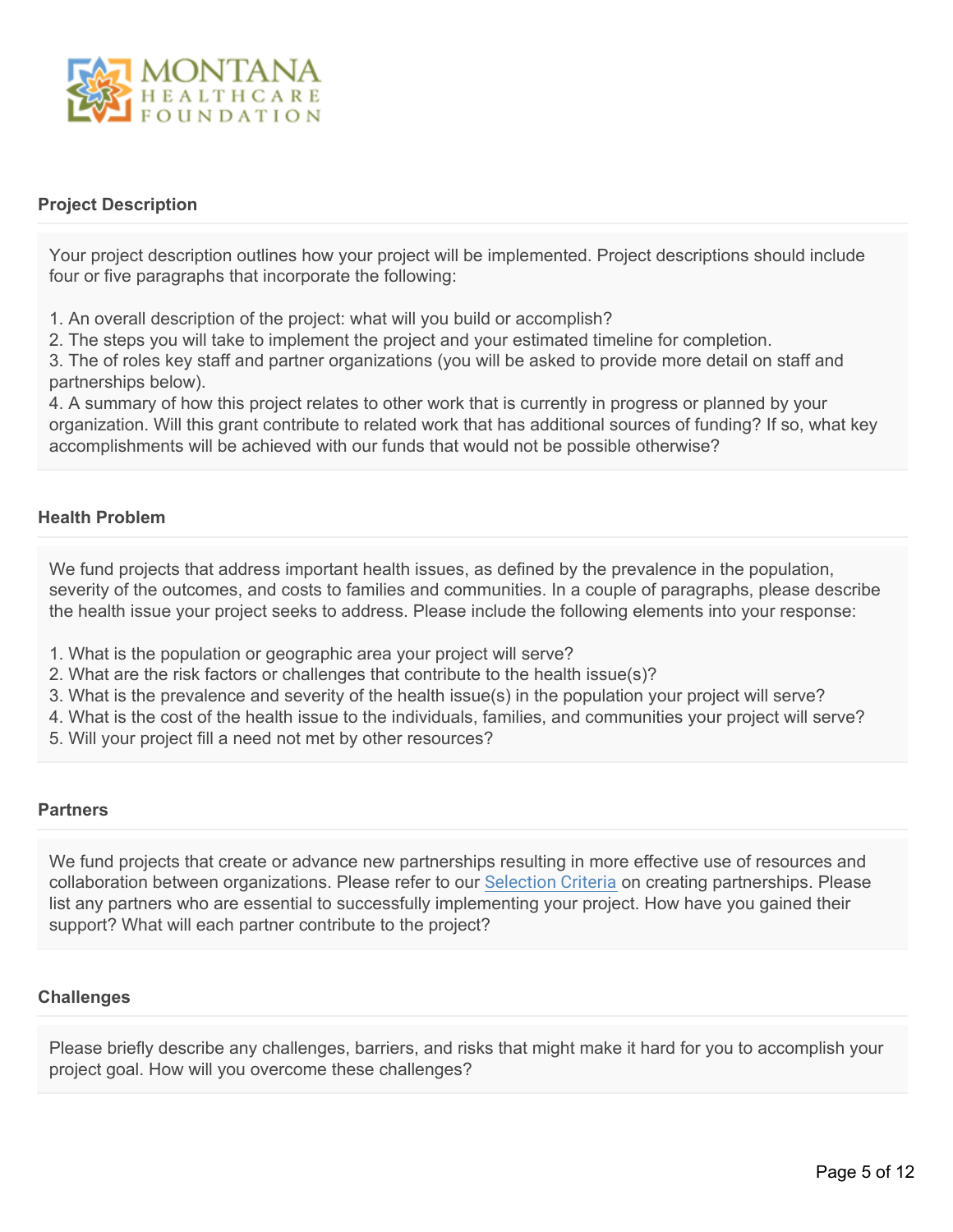

#### **I confirm that all partners listed have read this proposal and are willing to perform project tasks.**

#### **Montana Geographic Regions Served**

Please select the [geographic regions](https://mthcf.org/wp-content/uploads/2018/05/MT-Regions-Map_bright.jpg) your project will serve.

#### **Montana Counties Served**

Please select the county or counties your project will serve.

#### **American Indian Reservations or Urban Indian Populations Served**

Will your project focus on an American Indian reservation or urban Indian population? Please select any community that your project will serve.

#### **Demographic Information for Populations Served**

Will any of the following populations be a central focus of your project?

#### **Letters of Support**

Applicants may provide up to three letters of support.

Letters of support are not required for most proposals, but they can strengthen your application. We suggest that applicants include letters of support for key partners and others who are essential to the project's success. Letters of support from partners should include a description of the work the partner will carry out during the project. If the partner is devoting any resources to the project, the letter of support should describe their contribution.

NOTE: Projects that involve a substantial focus on American Indian populations must demonstrate collaboration with the appropriate Tribal health authorities, such as the relevant Tribal councils or health boards, the health directors of the relevant Tribes, or the relevant urban Indian health centers.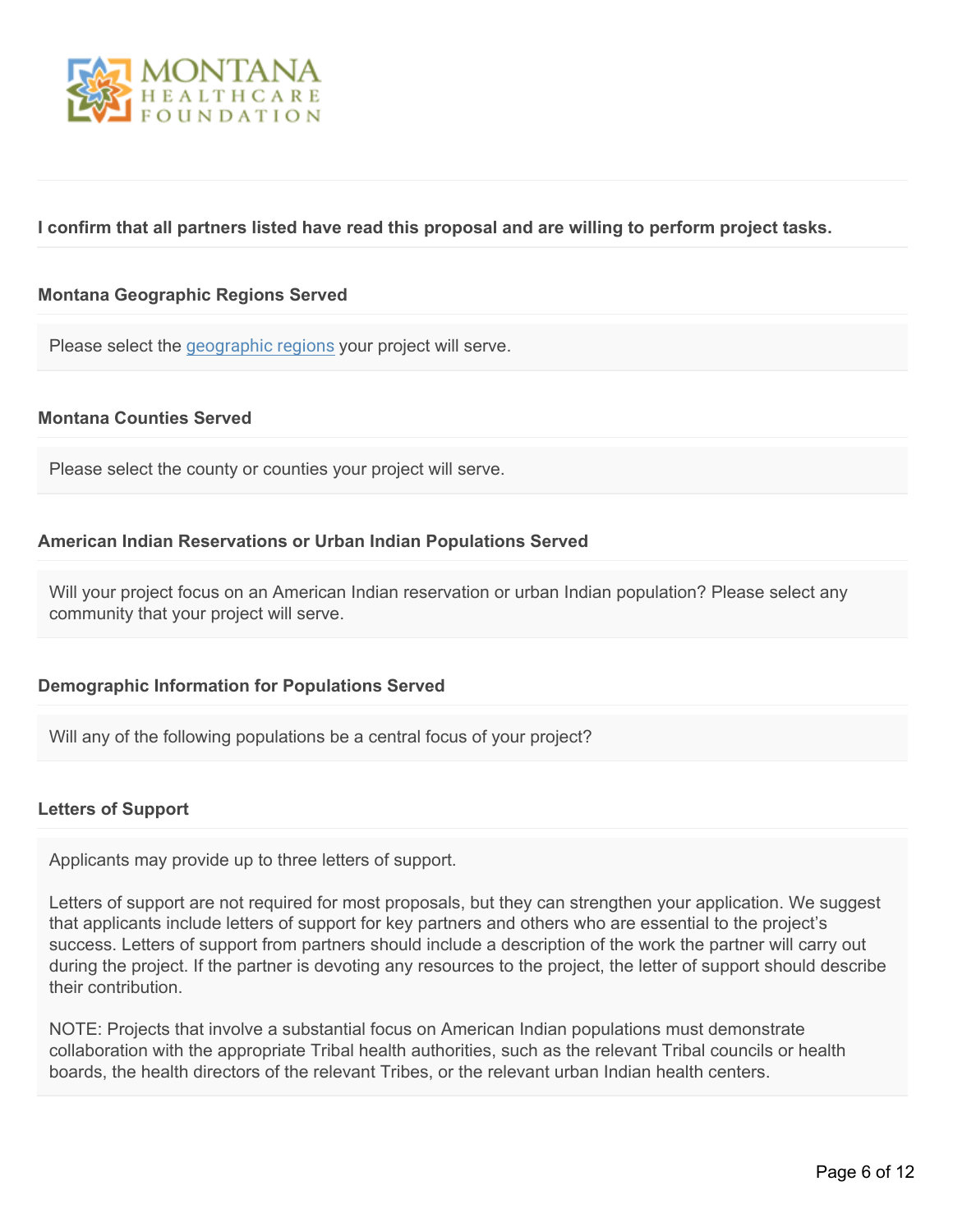

#### **Additional Information**

Is there any more information or materials that will help us better understand your project (like a brochure, background research paper, or other resources)?

### Project Goal

In this section you will describe how you will measure the impact of your project and the effectiveness of your implementation process. All responses should reflect your project goal.

#### **Project Goal**

In one to two sentences, please state your overall project goal. The project goal should clearly describe the most important, big-picture result that you are hoping to achieve with this grant.

### Work Plan

Your work plan provides an outline of how you will achieve your project goal. Please identify three to five important milestones in your project and provide their expected completion dates. If your proposal is funded, you will report on these specific work plan items. Examples of work plan items include: hiring staff, completing surveys or strategic plans, publishing reports, implementing a new service or program, or other key steps in implementing your project.

### **Work Plan Item 1**

#### **Work Plan Item 2**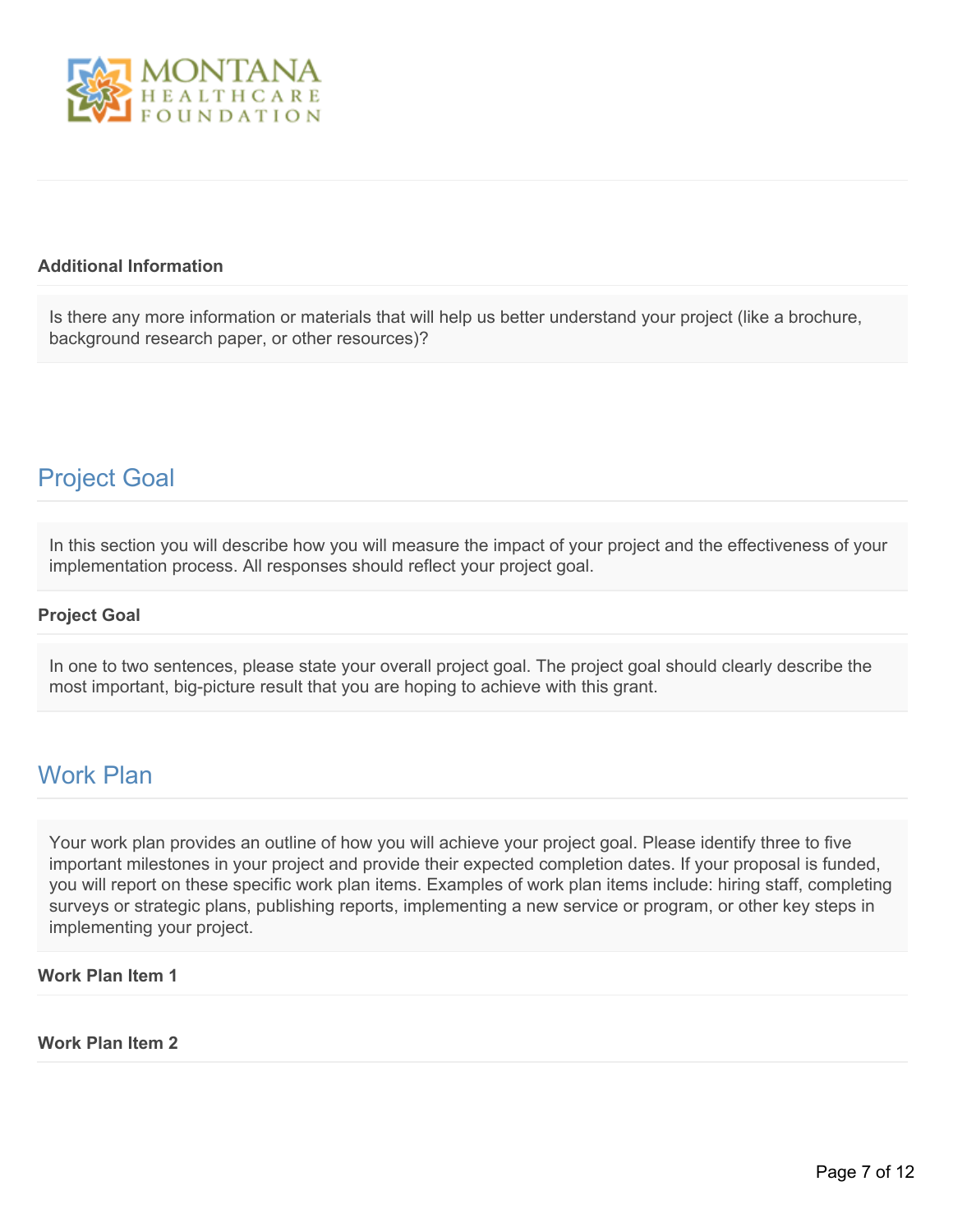

#### **Work Plan Item 3**

**Work Plan Item 4**

**Work Plan Item 5**

#### **Work Plan Evaluation**

Your work plan outlines the process for how you will achieve your project goal. The work plan evaluation identifies what worked well in implementing your work plan, the challenges you encountered, and what you did to address them. Please describe how you will evaluate the process of implementing your work plan. If your proposal is funded, you will report on this work plan evaluation in your interim and final reports.

### **Outcomes**

Outcomes are measurable indicators of your progress toward achieving your primary goal. Please identify three to five outcomes you will measure. If your proposal is funded, you will report on these specific outcomes. Examples of outcomes include: changes in relevant health indicators, health care and social service cost savings, and revenue generated.

| <b>Outcome Item 1</b> |  |  |  |
|-----------------------|--|--|--|
| <b>Outcome Item 2</b> |  |  |  |
| <b>Outcome Item 3</b> |  |  |  |
| <b>Outcome Item 4</b> |  |  |  |
| <b>Outcome Item 5</b> |  |  |  |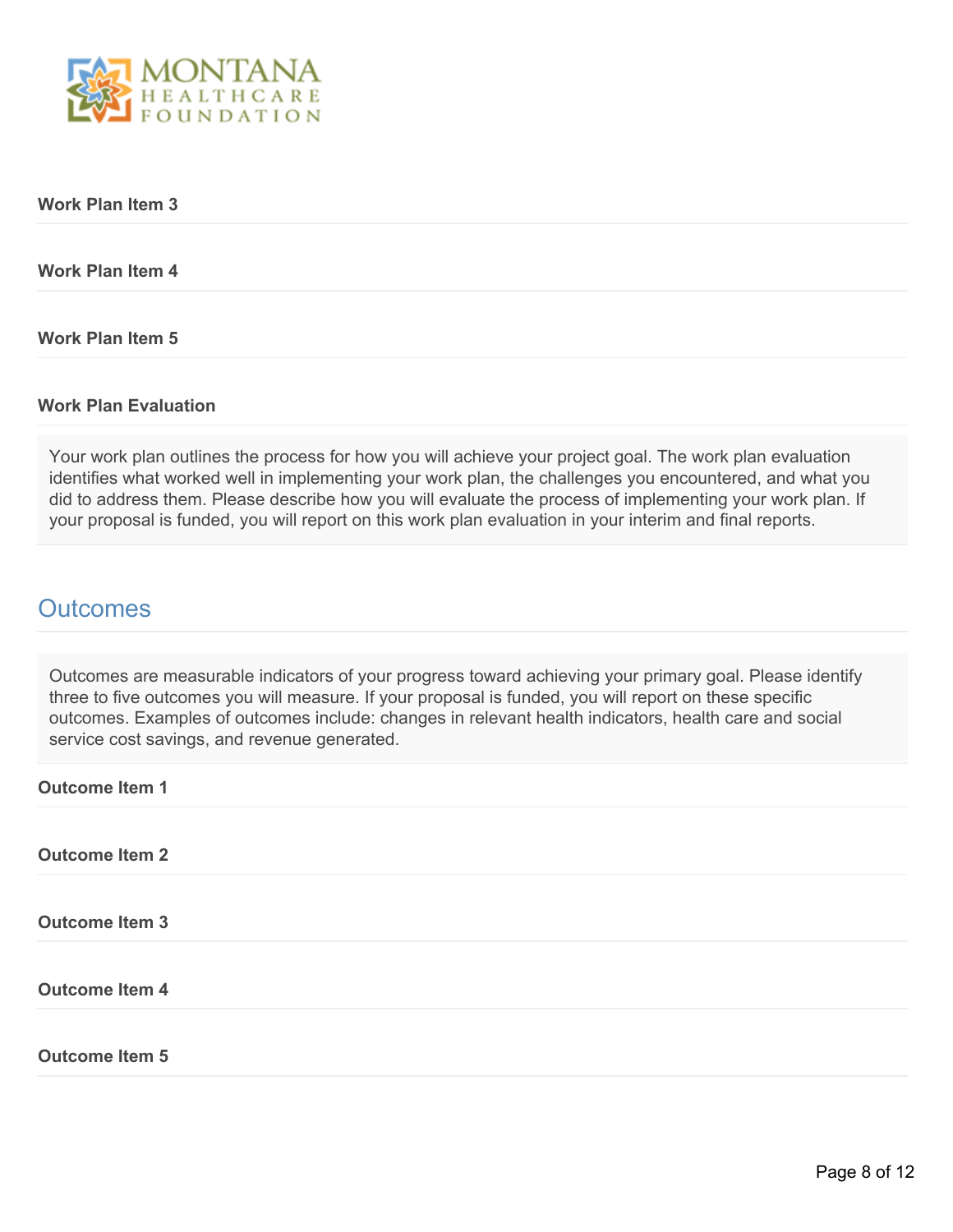

#### **Outcome Evaluation**

Outcome evaluation measures the outcomes of your project. Please describe how you will measure the outcomes listed above. Do you have adequate data systems and analytic skills in place to capture key outcomes of the project? If not, how will you address your outcome evaluation needs?

## Project Budget

# CFP Budget Instructions

We offer grants between \$10,000 and \$50,000 for projects that will be carried out within a 12-month timeframe and grants up to \$100,000 for projects that will be carried out within a 24-month timeframe.

### Funding Requested

In this section, please provide a budget narrative and a detailed budget table for your grant funding request. Your budget will be divided into three major categories: personnel salaries, direct project expenses and indirect project expenses. You can view a full glossary of budget categories and line items [here](https://montanahealth.smartsimple.com/files/1593906/f166018/MHCF_Budget_Glossary.pdf).

#### **All funding requests must meet the following criteria:**

- Fringe benefits may not exceed 30% of the total personnel salaries funded.
- Indirect project expenses may not exceed 10% of the total salaries, fringe benefits, consultants, and contracts line items funded. Indirect costs are not project specific but support the organization, such as general administrative costs.

#### **Personnel Salaries Budget Narrative:**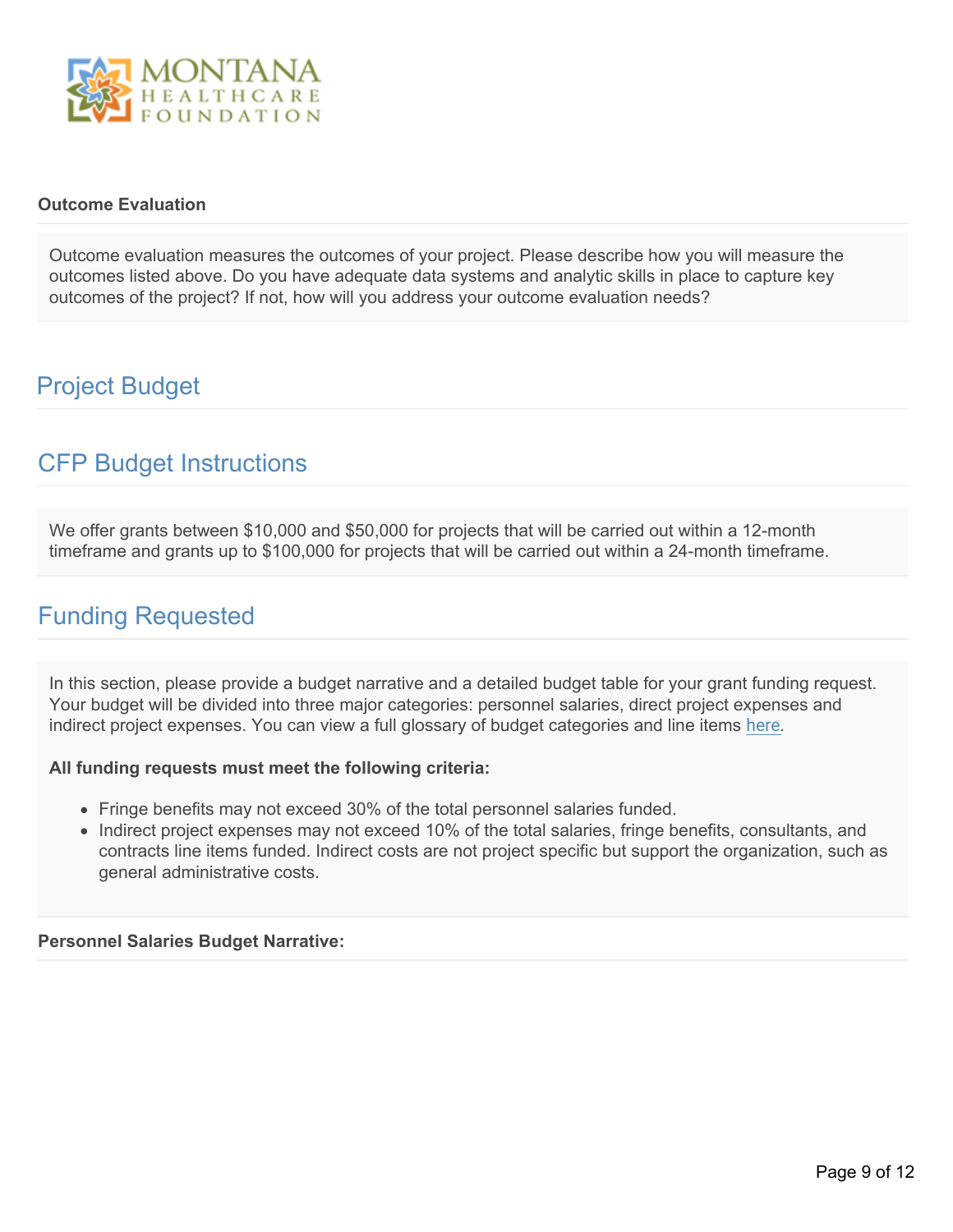

This category includes the cost of salaries and fringe benefits for personnel who will work directly on the project. Please provide the following information in your narrative:

Please list the personnel salaries that will be funded under this grant.

- What amount is allocated to each salary?
- What percentage of fringe benefits will the grant cover for each salary?
- For each staff member, what percentage of a full-time equivalency (FTE) will be dedicated to the project?

#### **Direct Project Expenses Budget Narrative:**

This category includes expenses directly related to the project. Please provide the following information in your narrative:

Please list the consultants and contracts you will pay for using this grant.

- Who is the contracting agency?
- What amount will be allocated to each contract?
- What work will be performed under each contract?
- What is the dollar amount of each contract?

Please describe the travel or meetings that will be conducted as part of this project. What activities and supplies will be covered? How were these costs estimated?

Please describe the other direct project expenses (project supplies, marketing, etc.) included in this request. What activities and supplies will be covered? How were these costs estimated?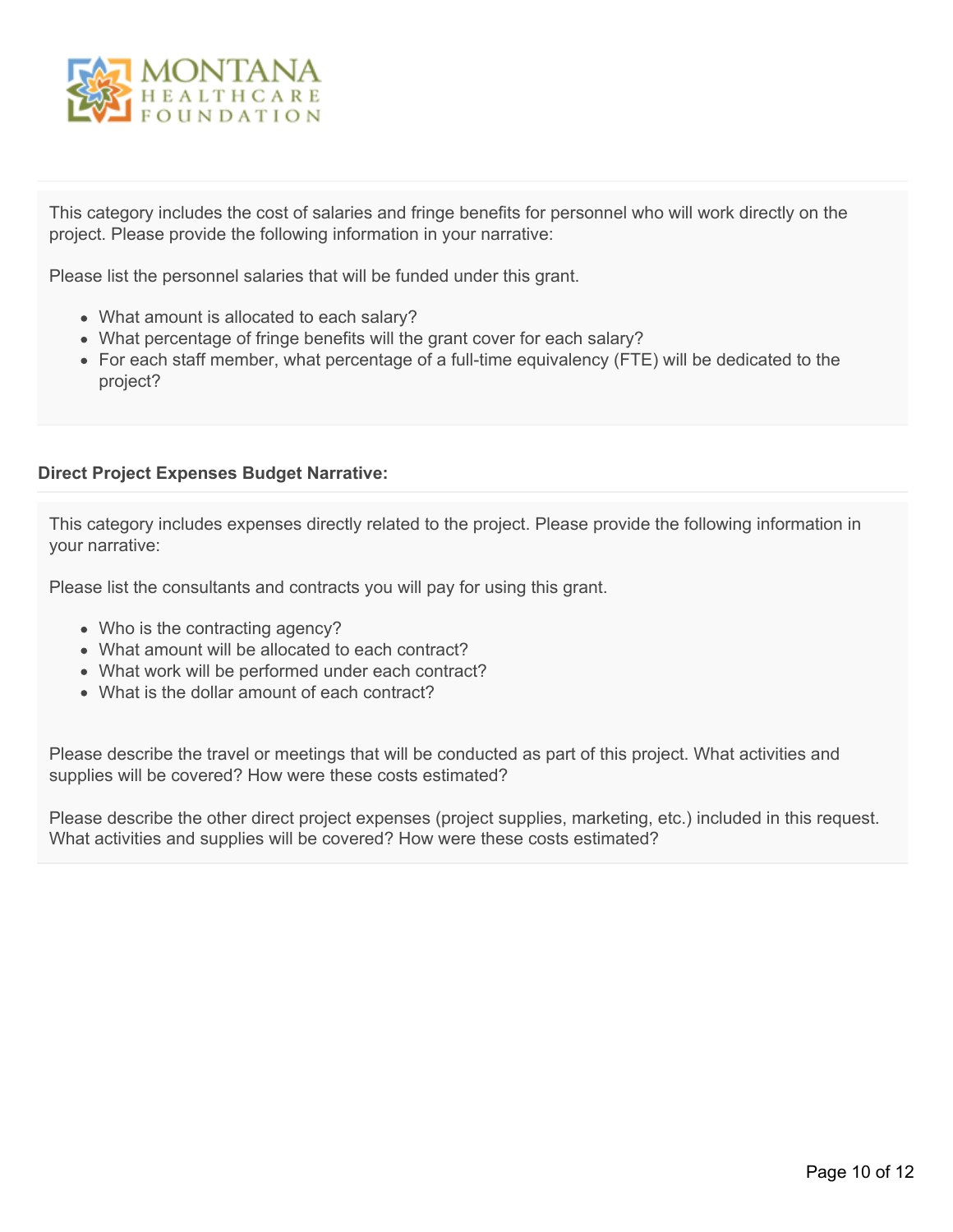

# Funding Requested from MHCF

# Number of Full-Time Employees Paid by MHCF Funds

### **Total Funding Request**

Your total funding request amount will display the total from the table above.

#### **Project Term**

Projects must be completed within 12 or 24 months. Please select your grant term below.

# Total Project Budget

In this section you will provide detail on your total project budget, including items not funded by MHCF.